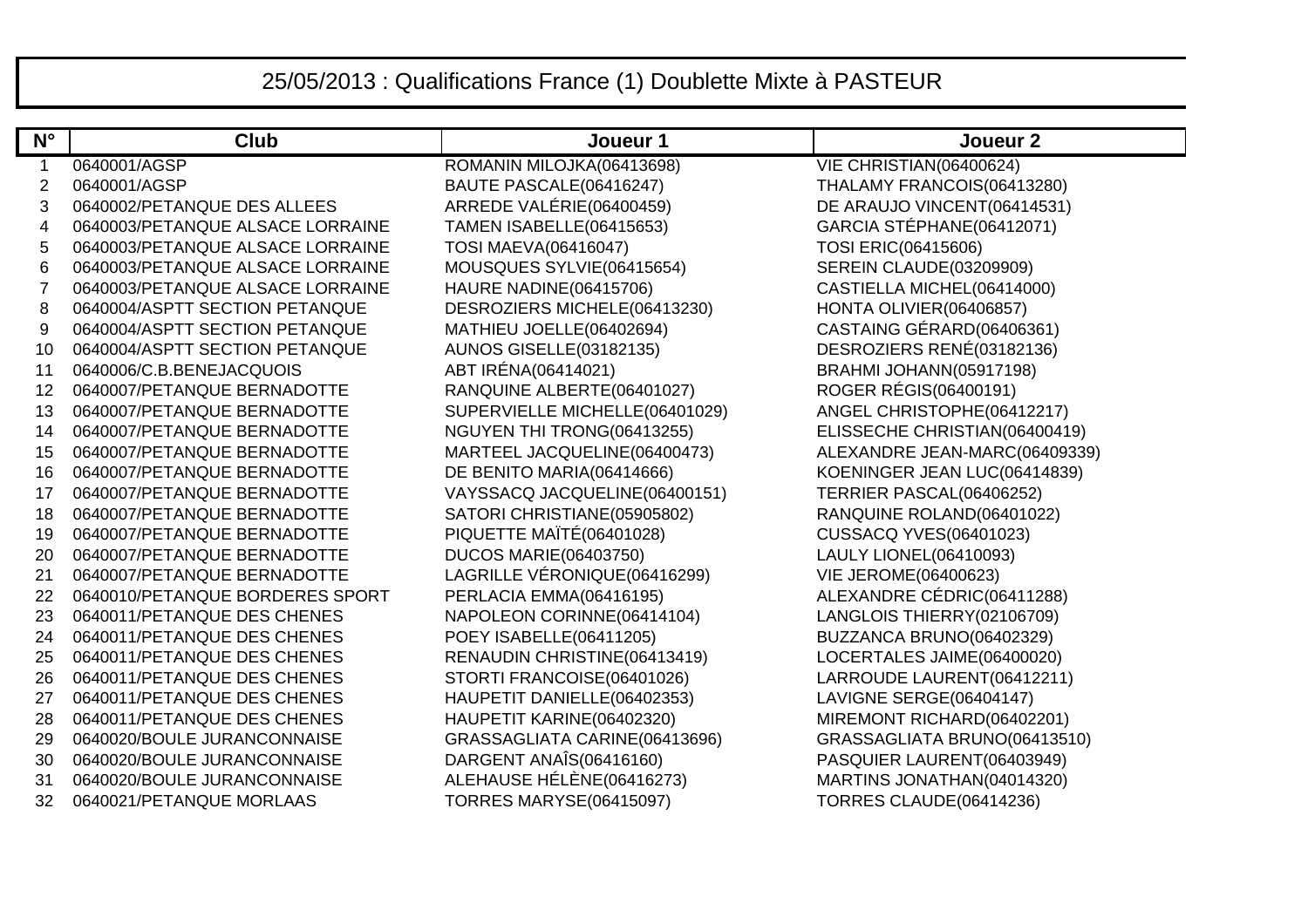34 0640026/PETANQUE PASTEUR ALDEGUER SANDRA(06415297)35 0640026/PETANQUE PASTEUR MAZURIER SYLVIE(06401940)36 0640026/PETANQUE PASTEUR BAEZA MARINETTE(06406167)37 0640026/PETANQUE PASTEUR DELISLE AGNES(06503462) DELISLE CHRISTOPHE(06500466) 38 0640026/PETANQUE PASTEUR RANQUINE SONIA(06410314) RANQUINE SEBASTIEN(06401024)<sup>39</sup> 0640026/PETANQUE PASTEUR LARCADE NATHALIE(06414765) BUGAT RÉMY(06403942) 40 0640026/PETANQUE PASTEUR STADE SOPHIE(06407231) DEBAYLE JEAN MARC(06400070)41 0640026/PETANQUE PASTEUR CLOSTRES JACQUELINE(06413914) <sup>42</sup> 0640026/PETANQUE PASTEUR PEYRAS ANNE MARIE(06413279) PEYRAS YANNICK(06400527)43 0640026/PETANQUE PASTEUR BACABARA GRAZIELLA(06404094) MAESTRI PHILIPPE(06400021)44 0640033/U.J. PETANQUE **OLIVA CATHERINE**(06406342) 45 0640033/U.J. PETANQUE AVRIL JOSIANE(06414747) SALANON JEAN LUC(06402363)<sup>46</sup> 0640035/PETANQUE DU TONKIN GARCIA ANDRÉE(06411094)<sup>47</sup> 0640035/PETANQUE DU TONKIN DA SILVA ISABELLE(06416138) DA SILVA AMÉRICO(06416001)48 0640036/AVENIR BIZANOS PETANQUE BLANCO SABRINA(06415364) 49 0640036/AVENIR BIZANOS PETANQUE DULAC DOMINIQUE(06400054) LEGOUAS FREDDY(06413243)50 0641002/A.L. ARTIX PETANQUE THIERRY PATRICIA(06412137) 51 0641002/A.L. ARTIX PETANQUE PREVOT NICOLE(06404004) LARCADE JEAN PIERRE(06403255)<sup>52</sup> 0641002/A.L. ARTIX PETANQUE DESSA VIVIANE(06408152) LEDAIN HERVÉ(06408507)53 0641002/A.L. ARTIX PETANQUE SOLIVERES DOMINIQUE(06407170) 54 0641002/A.L. ARTIX PETANQUE DHERS SIMONE(06403746)<sup>55</sup> 0641002/A.L. ARTIX PETANQUE BUGAT MONIQUE(06404218) THIERRY DOMINIQUE(06404247)56 0641004/COCHONNET BIRONNAIS GAZET SYLVIE(06403310)57 0641008/LES HOUSSATS DE LEDEUIX MAILLARD EDWIGE(06413334) 58 0641008/LES HOUSSATS DE LEDEUIX CARREY-CASAUCAU PATRICIA(06403133) 59 0641008/LES HOUSSATS DE LEDEUIX MOUSQUES MARIE-ROSE(06403105) BARRANCO DAVID(06413221)60 0641008/LES HOUSSATS DE LEDEUIX BARRANCO YOLANDE(06403135)<br>61 0641010/PETANQUE MAULEONNAISE FORTON CÉLINE(06413531)

33 0640026/PETANQUE PASTEUR SUPERVIELLE MELINA(06413832) COPPA PATRICK(06402672)

 DENIS PASCAL(07719252) CORREIA JEAN(06400656) BAEZA MIKAËL(06406166) VINUALES JEAN PIERRE(06402677) MAESTRI PHILIPPE(06400021) SOUMIREU LARTIGUE BRUNO(06415943) FERNANDES JOAQUIM(06400081) DE SOUSA CARLOS(06411402) ALONZO CÉDRIC(06401164) VINCLAIR MICHEL(06404016) COLRAS PASCAL(04003760)<br>RODRIGUEZ ARNAUD(06413152) CARREY-CASAUCAU FRANCK(06403087) BIGNOLLES ALAIN(06414023) <sup>61</sup> 0641010/PETANQUE MAULEONNAISE FORTON CÉLINE(06413531) FERNANDES JOSÉ MANUEL(06409083)